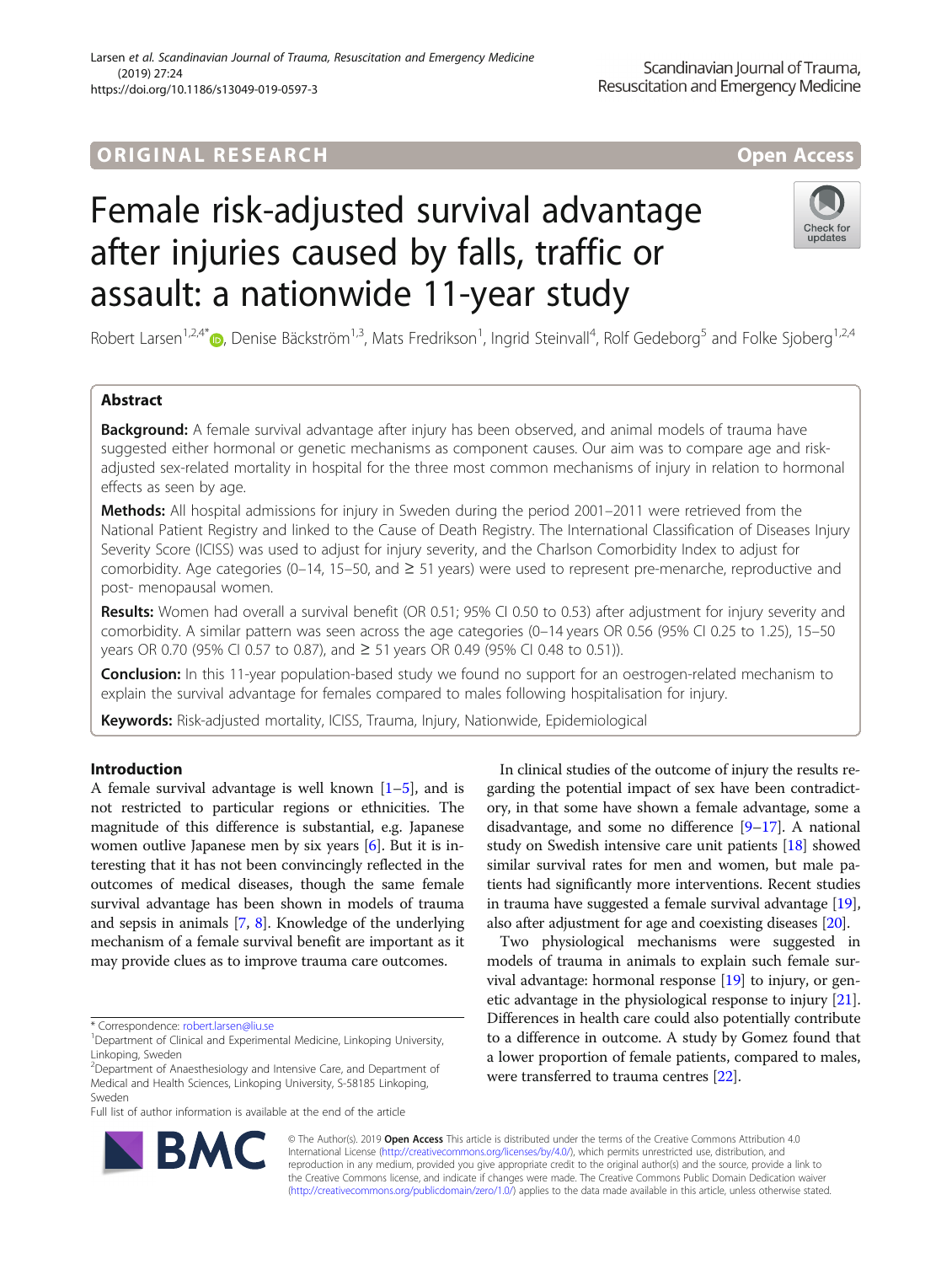<span id="page-1-0"></span>Using age as a surrogate marker for female sex hormonal levels, it might be possible to differentiate between hormonal effects in a retrospective registry study. In addition, we can adjust for comorbidity, and stratify the mechanisms of trauma into three major well-defined subgroups of injuries, in order to improve comparison and identify independent associations between sex and survival following trauma.

Our main hypothesis was that oestrogen is protective and the main contributing factor for female survival advantage in trauma. The hypothesis is further supported by a clinical trial in which the effect on female trauma patients is examined as a sub analysis [[17](#page-5-0)].

# **Methods**

# Patients studied

All hospital admissions for falls, road traffic crashes, or assault during the years 2001–2011 in Sweden were retrieved from the National Patient Registry (which covers all admissions to Swedish hospitals since 1987), and the Cause of Death Registry (which covers all deaths of Swedish citizens). Patients who died before reaching hospital or who had injuries that did not require hospital admission were not included. For patients who were transferred between departments during treatment for the same injury we used the date of admission and diagnoses from the first record and the date of discharge from the last admission. These records were linked to all

records in the Cause of Death Registry that had "injury" as the main cause of death (V01-Y98.9) using the unique personal identification number given to everyone who lives permanently in Sweden. Records from which information on age, sex, date of admission, or mechanism of injury was missing were excluded from the analyses [[20\]](#page-5-0).

Those in which the cause of injury was "fall" (W00-W19), "traffic incident" (V01-V99), or "assault" (X85-Y09) were then selected for further study (Fig. 1). A few observations ( $n = 292$ , 0.036%) were classified in more than one group, and they were excluded.

# Identification of death and 30-day mortality

Data from the Causes of Death Registry were available until 31 December 2012, which allowed at least 12 months' follow-up after the date of admission to hospital (considered to be the index date of the injury). Thirty-day mortality was calculated to include most of the patients who died as a direct result of the injury, and to exclude those who died mainly of other causes.

# Severity of injury

The Injury Severity Score (ISS) has long been regarded as the standard measure of severity of injury. In 1996 Osler et al. developed a score based on International Classification of Disease (ICD)-9 hospital discharge diagnoses (ICISS) [\[23\]](#page-5-0), so that they could use large administrative databases with diagnostic codes. Later studies showed that



Trauma database: removal of duplicates (224369) in same trauma event. Final trauma database: removal of other mechanisms than fall, traffic and assault, and of the 292 trauma recordings for patients who were classified as having more than one mechanism. The Final trauma database was used for all calculations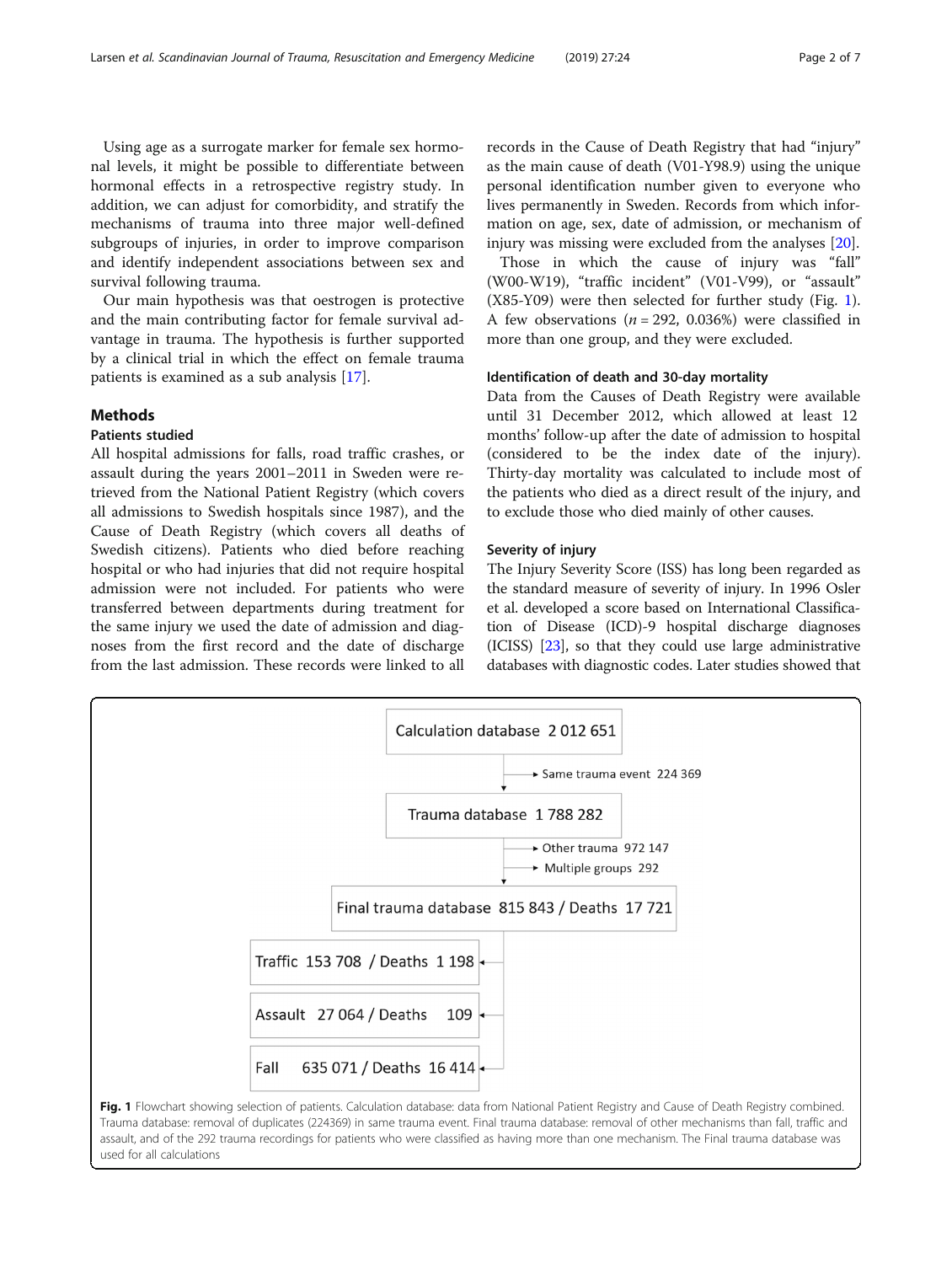ICISS calculated from ICD10 was superior and allowed a more accurate estimate of the severity of injury [\[24](#page-5-0)].

Duplicate ICD10 codes in the National Patient Registry were omitted before calculating the ICISS score. The diagnosis-specific probabilities were estimated using the main injury diagnosis codes and up to nine secondary codes.

We used ICISS as the risk-adjustment for 30-day mortality counting from the first hospital admission.

# **Comorbidity**

The Charlson Comorbidity Index (CCI) was calculated using the weighted scale as described in the original paper [[25](#page-5-0)] and the ICD-codes from Christensen et al. [\[26\]](#page-5-0).

# Definition of the hormonal subgroup

The age group from 15 to 50 years was used to identify postmenarchal and premenopausal women [[27\]](#page-6-0). Sensitivity analyses were performed comparing the age groups 0–10, 20–40, and 60-, in order to evaluate the potential impact of misclassification due to individual variation in the age for menarche and menopause with same result but lower precision due to lower numbers (data not shown).

# Statistical analyses

Logistic regression models with ICISS, CCI, age (years) and sex, were used to estimate the association between sex and 30-day mortality. Numerical variables were used as linear effects without transformation in the models. The discrimination, i.e. the model's ability to separate those who died from those who survived, was measured by the area under the receiver operating characteristic curve (AUC). Probabilities of less than 0.05 were accepted as significant.

**Table 1** Description of the study population characteristics

We used the statistics software Stata (Stata Corp LP 2011–15, Stata version 12–15, College Station, TX, USA) for data management and statistical analyses.

# Results

The study population consisted of 815,843 hospital admissions for the three causes of injury (Fig. [1](#page-1-0)). Fifty-four percent were female. The mean age was 58 (range 0–111) years, and women were significantly older than men. Crude 30-day mortality was 2.2%, with a lower crude mortality for women ( $p < 0.001$ ) with a difference of 0.3% between the groups (men 2.3% and women 2.0%). Median ICISS decreased with age group but no statistical difference between the sexes were able to be detected. Thirty-day mortality increased with age group, and male sex was over-represented in crude mortality throughout the groups (Table 1).

The main result was that women overall in the entire study population had a survival benefit (OR 0.51, 95% CI 0.50 to 0.53) after adjustment for injury severity and comorbidity. Subgroup analysis showed that the pattern was similar across the three age groups. When doing separate analyses for the severely injured (ICISS<=0.85) the same pattern were obvious (OR 0.74, 95% CI 0.69 to 0.79). In premenarche (OR 0.56; 95% CI 0.25 to 1.25), during reproductive age (OR 0.70; 95% CI 0.57 to 0.87), and postmenopausal (OR 0.49; 95% CI 0.48 to 0.51), although precision in the premenarche risk estimate was low due to the relatively few deaths (Table [2](#page-3-0)). When we assessed smaller groups based on age to avoid misclassification of the hormonal concentration, the same trends were evident, but there was more uncertainty in the estimated associations (Fig. [2](#page-3-0)). The mortality increased exponentially with age (Table [3](#page-4-0)).

|                                           |              | All                   | Male         | Female       |
|-------------------------------------------|--------------|-----------------------|--------------|--------------|
| No of patients, count (%)                 |              | 815,843 (100)         | 373,811 (46) | 442,032 (54) |
| Deaths, count (%)                         |              | 17,721 (100)          | 8679 (49)    | 9042 (51)    |
| Age in years, mean (SD)                   |              | 58 (29)               | 49 (28)      | 65 (27)      |
| Age group                                 |              |                       |              |              |
| 0-14 years "Premenarche", count (%)       | Total        | 95,135 (100)          | 57,506 (60)  | 37,629 (40)  |
| Count, (% of the number above)            | Deaths       | 33 (0.03)<br>23(0.04) |              | 10(0.03)     |
|                                           | Median ICISS | 0.98                  | 0.98         | 0.98         |
| 15-50 years "Reproductive", count (%)     | Total        | 195,582 (100)         | 127,251 (65) | 68,331 (35)  |
| Count, (% of the number above)            | Deaths       | 591 (0.30)            | 459 (0.36)   | 132 (0.19)   |
|                                           | Median ICISS | 0.97                  | 0.97         | 0.98         |
| Over 50 years "Postmenopausal", count (%) | Total        | 525,129 (100)         | 189,054 (36) | 336,075 (64) |
| Count, (% of the number above)            | Deaths       | 17,097 (3.26)         | 8197 (4.34)  | 8900 (2.65)  |
|                                           | Median ICISS | 0.93                  | 0.94         | 0.93         |

Abbreviation: SD Standard deviation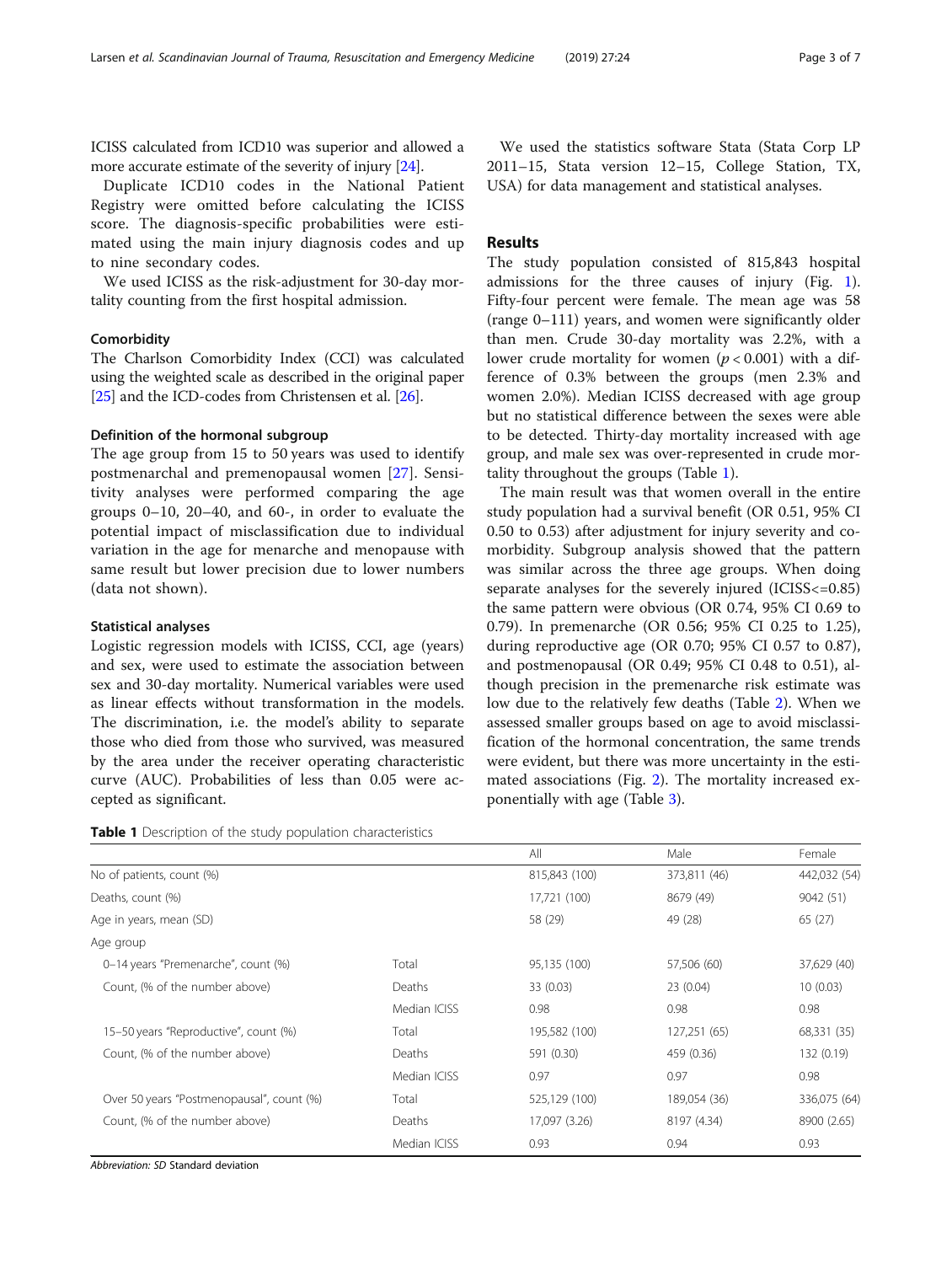Abbreviations: AUC Area under the curve, CCI Charlson comorbidity index, CI Confidence interval, ICISS International classification of disease injury severity score, OR Odds ratio, p Probability, R2 Coefficient of determination

In analyses within the age subgroups, female sex was still associated with a survival advantage, although these estimates had low precision in the younger age groups due to relatively few deaths (Table [3\)](#page-4-0). A separate analysis based on mechanism was included in Additional file [1](#page-5-0). It is notable that there was no female survival benefit in the premenarche assault group.

C-statistic analysis showed high values for the AUC in all groups, with the highest value in the reproductive group (Table 2).

# Discussion

The aim of this study was to estimate the association between sex and short-term survival following injury, within age categories reflecting levels of female sexual hormones, and adjusted for injury severity and comorbidity. The study results suggest that the female survival advantage in the predominant causes of injury in Sweden (road traffic, fall, and assault) is not more pronounced in the age range where the levels of female sex hormones are expected to be naturally higher. This suggests that hormonal levels do not mainly explain the female survival advantage following injury.

The survival advantage for females appears consistent across the age categories. If the hormonal component is of major importance, an added survival advantage during the hormone-producing years of life would have been expected. If anything, we observed a somewhat attenuated survival advantage for females during that age span. This further supports that other mechanisms than levels of female sexual hormones explain this difference.

Sensitivity analyses using more restrictive age groups, to reduce potential misclassification of menarche and menopause, provided similar estimates but with lower precision. These results further support the conclusions.



<span id="page-3-0"></span>Table 2 Logistic regression for 30-day mortality including



<sup>a</sup>Pseudo R<sup>2</sup>

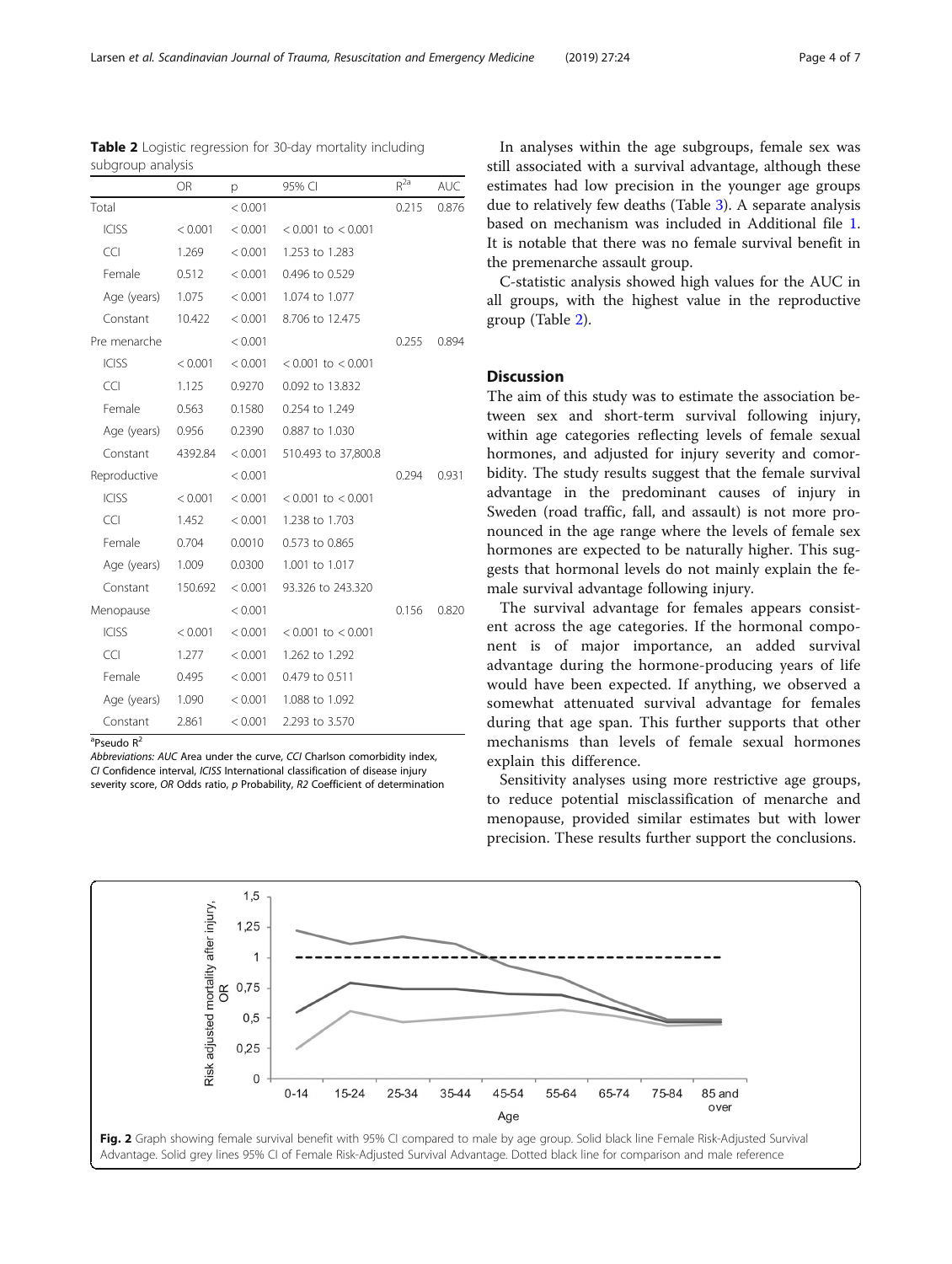Men age younger than 15 as reference.

Abbreviations: CI Confidence interval, ICISS International classification of disease injury severity score, OR Odds ratio, p probability

# Strengths of the study

The population-based design with reliable follow-up based on the exact link of personal records with the Cause of Death Registry, even after hospital discharge, and accurate estimates of the severity of injury are notable strengths. The ICISS provides an accurate estimation of the severity of injury [\[24](#page-5-0)]. The quality of the coding of injuries in the Swedish National Patient Registry has previously been validated, and is accurate to the fourth position of the code [[28\]](#page-6-0). It has been shown in a comparison among eight countries that the similarities in ICISS are substantial, which further strengthens our results [\[29\]](#page-6-0). Previous studies in Sweden have not shown a resource allocation that predisposed to female survival, but have shown that more resources were allocated to men, which argues against such factors being of major importance for differences in survival between men and women [[18\]](#page-5-0).

# Limitations of the study

The relatively low number of deaths in the younger groups limits the precision of estimated associations. Another limitation is that we did not include prehospital data in our study, but as previous studies showed no difference in risk-adjusted survival between prehospital and in-hospital mortality [\[30\]](#page-6-0), adding prehospital data could have increased the precision, but the main results would likely not be different. Another limitation is that the data is not adjusted for interventions (not surgical nor medical) and this is a limitation of the current study. Interventions should be a part of the adjustment in further studies. Another limitation is the expected misclassification of hormonal levels, e.g. from postmenopausal hormonal replacement therapy. This could be further examined in the Swedish setting today by using the Medical Prescription Registry. The notable lack of female survival benefit in the premenarche assault group could be explained by the low number of deceased (2 patients) and both of them were male.

# Strengths, weaknesses, and important differences in results compared with other studies

It has previously been shown that Sweden compares well with other countries in the recording and treatment of trauma [[29](#page-6-0)]. Even though coding-errors in ICD-10 are common, the consequences for estimates of the severity of injury are claimed to be minor in most cases [\[28](#page-6-0)]. To our knowledge this is the first population-based nationwide study that has investigated ICISS risk-adjusted 30-day survival by sex in patients admitted to hospital. Another strength is that healthcare in Sweden is publicly financed and not dependent on the patient's funds or insurance, which further supports the view that our model is estimating the physiological effect rather than financial or administrative effects of healthcare.

# Meaning of the study: Possible explanations and implications for clinicians and policymakers

This study has shown a risk-adjusted, 30-day, survival advantage after trauma for women compared with men but without major differences across age categories representing expected levels of female sexual hormones. These results do not support the idea that trauma patients should be given oestrogen [\[31](#page-6-0)].

# Unanswered questions and future research

In our analyses, sex was a significant risk factor for mortality even after adjustment for injury mechanism and severity. While specific health-care interventions should be evaluated  $[22]$  $[22]$  $[22]$ , it is also important to try to understand the mechanism behind the observed association between sex and mortality after injury. The higher mortality for men may suggest that men received suboptimal treatment, but previous studies, if anything, support a male advantage in this respect [[18](#page-5-0)].

# Conclusion

In this population-based study over an 11-year period we did not after adjustments for injury severity, age, and co-morbidity find any support for a hormonal effect (oestrogen) explaining a female survival benefit.

<span id="page-4-0"></span>Table 3 Logistic regression for 30-day mortality by age group and sex

|              |       | Coefficient | p       | OR.    | 95% CI           |
|--------------|-------|-------------|---------|--------|------------------|
| <b>ICISS</b> |       | $-10.6684$  | < 0.001 |        |                  |
| Age group    | Sex   |             |         |        |                  |
| $0 - 14$     | Women | $-0.1074$   | 0.551   | 0.898  | 0.631 to 1.279   |
| $15 - 25$    | Men   | 0.8001      | < 0.001 | 2.226  | 1.743 to 2.843   |
| $15 - 25$    | Women | 0.6840      | < 0.001 | 1.982  | 1.515 to 2.593   |
| $26 - 35$    | Men   | 1.0752      | < 0.001 | 2.931  | 2.284 to 3.760   |
| $26 - 35$    | Women | 0.9637      | < 0.001 | 2.621  | 1.980 to 3.470   |
| $36 - 45$    | Men   | 1.2114      | < 0.001 | 3.358  | 2.633 to 4.283   |
| $36 - 45$    | Women | 1.1070      | < 0.001 | 3.025  | 2.321 to 3.943   |
| $46 - 55$    | Men   | 1.7065      | < 0.001 | 5.510  | 4.367 to 6.951   |
| $46 - 55$    | Women | 1.4370      | < 0.001 | 4.208  | 3.285 to 5.391   |
| $56 - 65$    | Men   | 2.1299      | < 0.001 | 8.414  | 6.710 to 10.550  |
| $56 - 65$    | Women | 1.8096      | < 0.001 | 6.108  | 4.836 to 7.715   |
| $66 - 75$    | Men   | 2.8235      | < 0.001 | 16.837 | 13,476 to 21,035 |
| $66 - 75$    | Women | 2.3141      | < 0.001 | 10.116 | 8.078 to 12.668  |
| $\geq$ 76    | Men   | 3.9751      | < 0.001 | 53.255 | 42.774 to 66.303 |
| >76          | Women | 3.3639      | < 0.001 | 28.902 | 23.217 to 35.978 |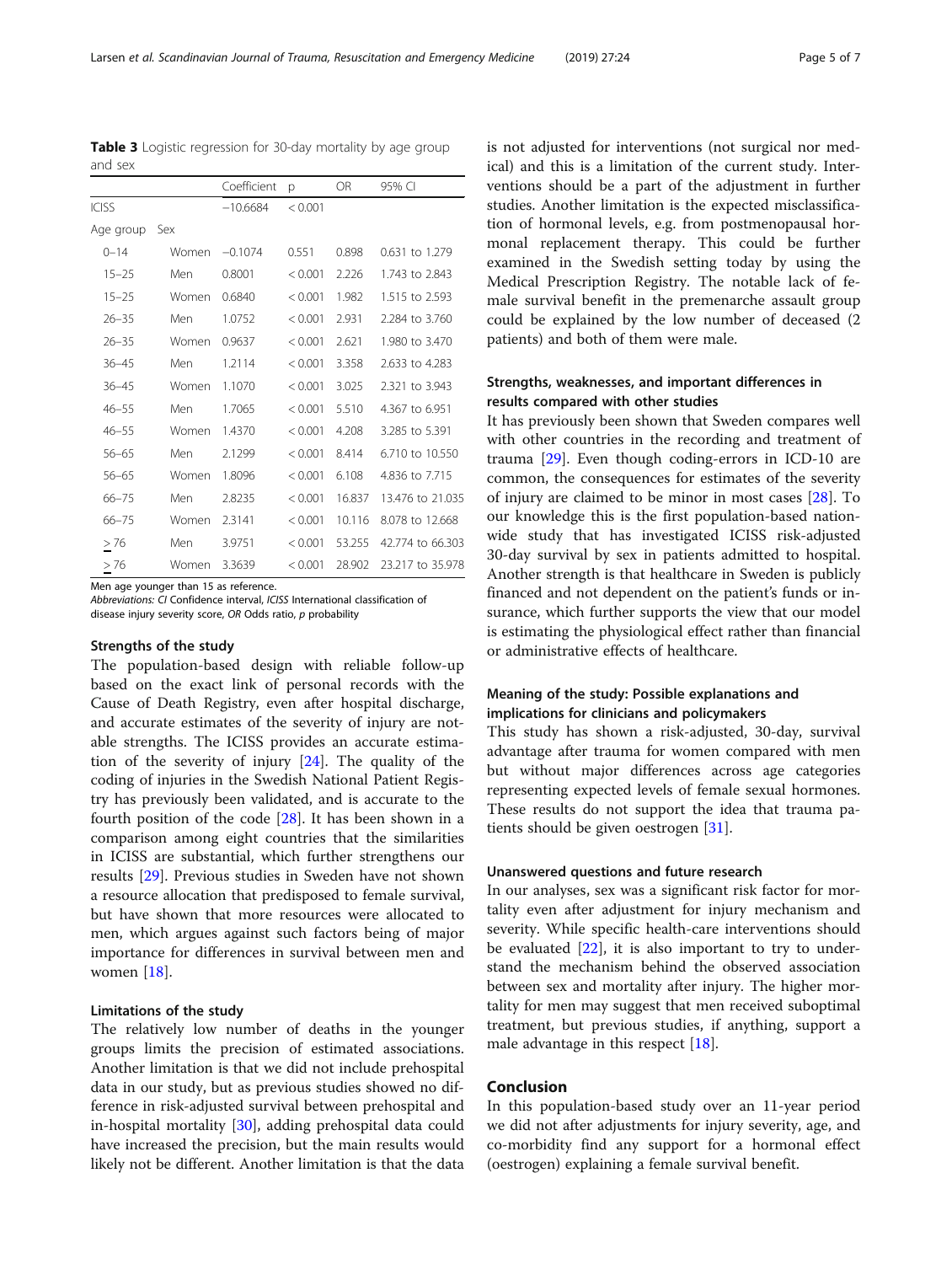# <span id="page-5-0"></span>Additional file

[Additional file 1:](https://doi.org/10.1186/s13049-019-0597-3) Supplemental digital content. (DOCX 34 kb)

#### Abbreviations

AUC: Area under the curve; CCI: Charlson comorbidity index; CI: Confidence interval; ICD-9/10: International classification of disease version 9/10; ICISS: International classification of disease injury severity score; ISS: Injury severity score; OR: Odds ratio; R<sup>2</sup>: Coefficient of determination; SD: Standard deviation

#### Acknowledgements

Not applicable.

#### Funding

This work was supported by, and done at, the Burn Centre, Department of Plastic Surgery, Hand Surgery, and Burns, and the Linkoping University, Linkoping, Sweden. The funders had no role in study design, data collection and analysis, decision to publish, or preparation of the manuscript.

#### Availability of data and materials

The data that support the findings of this study are available on request from the corresponding author [RL]. The data are not publicly available due to them containing information that could compromise "research participant privacy".

#### Authors' contributions

Study design: RL, FS. Data collection: RL. Data analysis: RL, MF. Data interpretation: RL, DB, MF, IS, RG, FS. Writing: RL, DB, IS, RG, FS. Critical revision: RL, DB, MF, IS, RG, FS. The manuscript has been seen and approved by all authors.

#### Ethics approval and consent to participate

The study was approved by the Regional Ethics Review Board in Linkoping, Sweden.

#### Consent for publication

Not applicable.

#### Competing interests

No conflicts of interest where declared by the authors. However, Rolf Gedeborg is also employed by the Medical Products Agency, an agency of the Swedish government. The views expressed in this paper may not reflect the views of the Medical Products Agency.

# Publisher's Note

Springer Nature remains neutral with regard to jurisdictional claims in published maps and institutional affiliations.

#### Author details

<sup>1</sup>Department of Clinical and Experimental Medicine, Linkoping University, Linkoping, Sweden. <sup>2</sup> Department of Anaesthesiology and Intensive Care, and Department of Medical and Health Sciences, Linkoping University, S-58185 Linkoping, Sweden. <sup>3</sup>Life Regiment Hussars, K3 Karlsborg, Sweden.<br><sup>4</sup>Department of Hand Surgeny, Plastic Surgeny and Burns, and Dep <sup>4</sup>Department of Hand Surgery, Plastic Surgery and Burns, and Department of Clinical and Experimental Medicine, Linkoping University, Linkoping, Sweden. 5 Department of Surgical Sciences, Anaesthesiology and Intensive Care, Uppsala University, Uppsala, Sweden.

# Received: 21 September 2018 Accepted: 6 February 2019 Published online: 15 March 2019

# References

- Knöferl MW, Jarrar D, Angele MK, Ayala A, Schwacha MG, Bland KI, et al. 17β-estradiol normalizes immune responses in ovariectomized females after trauma-hemorrhage. Am J Physiol Cell Physiol. 2001;281(4):1131–8.
- Angele MK, Frantz MC, Chaudry IH. Gender and sex hormones influence the response to trauma and sepsis: potential therapeutic approaches. Clinics (Sao Paulo). 2006;61(5):479–88.
- 3. Angele MK, Ayala A, Cioffi WG, Bland KI, Chaudry IH. Testosterone: the culprit for producing splenocyte immune depression after trauma hemorrhage. Am J Physiol Cell Physiol. 1998;274(6):1530–6.
- 4. Remmers DE, Cioffi WG, Bland KI, Wang P, Angele MK, Chaudry IH. Testosterone: the crucial hormone responsible for depressing myocardial function in males after trauma-hemorrhage. Ann Surg. 1998;227(6):790–9.
- 5. Sheth SU, Palange D, Xu DZ, Wei D, Feketeova E, Lu Q, et al. Testosterone depletion or blockade in male rats protects against trauma hemorrhagic shockinduced distant organ injury by limiting gut injury and subsequent production of biologically active mesenteric lymph. J Trauma. 2011;71(6):1652–8.
- 6. Tokudome S, Hashimoto S, Igata A. Life expectancy and healthy life expectancy of Japan: the fastest graying society in the world. BMC Res Notes. 2016;9(1):482.
- 7. Choudhry MA, Bland KI, Chaudry IH. Trauma and immune response—effect of gender differences. Injury. 2007;38(12):1382–91.
- 8. Knöferl MW, Angele MK, Diodato MD, Schwacha MG, Ayala A, Cioffi WG, et al. Female sex hormones regulate macrophage function after traumahemorrhage and prevent increased death rate from subsequent sepsis. Ann Surg. 2002;235(1):105–12.
- 9. George RL, McGwin G Jr, Metzger J, Chaudry IH, Rue LW III. The association between gender and mortality among trauma patients as modified by age. J Trauma. 2003;54(3):464–71.
- 10. George RL, McGwin G, Windham ST, Melton SM, Metzger J, Chaudry IH, et al. Age-related gender differential in outcome after blunt or penetrating trauma. Shock. 2003;19(1):28–32.
- 11. George RL, McGwin G Jr, Schwacha MG, Metzger J, Cross JM, Chaudry IH, et al. The association between sex and mortality among burn patients as modified by age. J Burn Care Rehabil. 2005;26(5):416–21.
- 12. Gao G-Y, Jiang J-Y. Chinese head trauma data Bank: effect of gender on the outcome of patients with severe traumatic brain injury. J Neurotrauma. 2012;150127063153001. [https://doi.org/10.1089/neu.2011.2134.](https://doi.org/10.1089/neu.2011.2134)
- 13. Ramage-Morin PL. Motor vehicle accident deaths. 1979 to 2004. Health Rep. 2008;19(3):45–51.
- 14. Eachempati SR, Hydo L, Barie PS. Gender-based differences in outcome in patients with sepsis. Arch Surg. 1999;134(12):1342–7.
- 15. MacKenzie EJ, Rivara FP, Jurkovich GJ, Nathens AB, Frey KP, Egleston BL, et al. A national evaluation of the effect of trauma-center care on mortality. N Engl J Med. 2006;354(4):366–78.
- 16. Magnotti LJ, Fischer PE, Zarzaur BL, Fabian TC, Croce MA. Impact of gender on outcomes after blunt injury: a definitive analysis of more than 36,000 trauma patients. JACS. 2008;206(5):984–91.
- 17. Trentzsch H, Nienaber U, Behnke M, Lefering R, Piltz S. Female sex protects from organ failure and sepsis after major trauma haemorrhage. Injury. 2014; 45:20–8.
- 18. Samuelsson C, Sjöberg F, Karlström G, Nolin T, Walther SM. Gender differences in outcome and use of resources do exist in Swedish intensive care, but to no advantage for women of premenopausal age. Crit Care. 2015;19(1):129.
- 19. Zhu Z, Shang X, Qi P, Ma S. Sex-based differences in outcomes after severe injury: an analysis of blunt trauma patients in China. Scand J Trauma Resusc Emerg Med. 2017;25(1):47.
- 20. Larsen R, Bäckström D, Fredrikson M, Steinvall I, Gedeborg R, Sjöberg F. Decreased risk adjusted 30-day mortality for hospital admitted injuries: a multi-Centre longitudinal study. Scand J Trauma Resusc Emerg Med. 2018;26(1):24.
- 21. Spolarics ZN. The x-files of inflammation. Shock. 2007;27(6):597–604.
- 22. Gomez D, Haas B, de Mestral C, Sharma S, Hsiao M, Zagorski B, et al. Gender-associated differences in access to trauma center care: a population-based analysis. Surgery. 2012;152(2):179–85.
- 23. Osler T, Rutledge R, Deis J, Bedrick E. ICISS: an international classification of disease-9 based injury severity score. J Trauma. 1996; 41(3):380–6 discussion 386-8.
- 24. Stephenson S, Henley G, Harrison JE, Langley JD. Diagnosis based injury severity scaling: investigation of a method using Australian and New Zealand hospitalisations. Inj Prev. 2004;10(6):379–83.
- 25. Charlson ME, Pompei P, Ales KL, MacKenzie CR. A new method of classifying prognostic comorbidity in longitudinal studies: development and validation. J Chronic Dis. 1987;40(5):373–83.
- 26. Christensen S, Johansen MB, Christiansen CF, Jensen R, Lemeshow S. Comparison of Charlson comorbidity index with SAPS and APACHE scores for prediction of mortality following intensive care. CLEP. 2011;3:203–11.